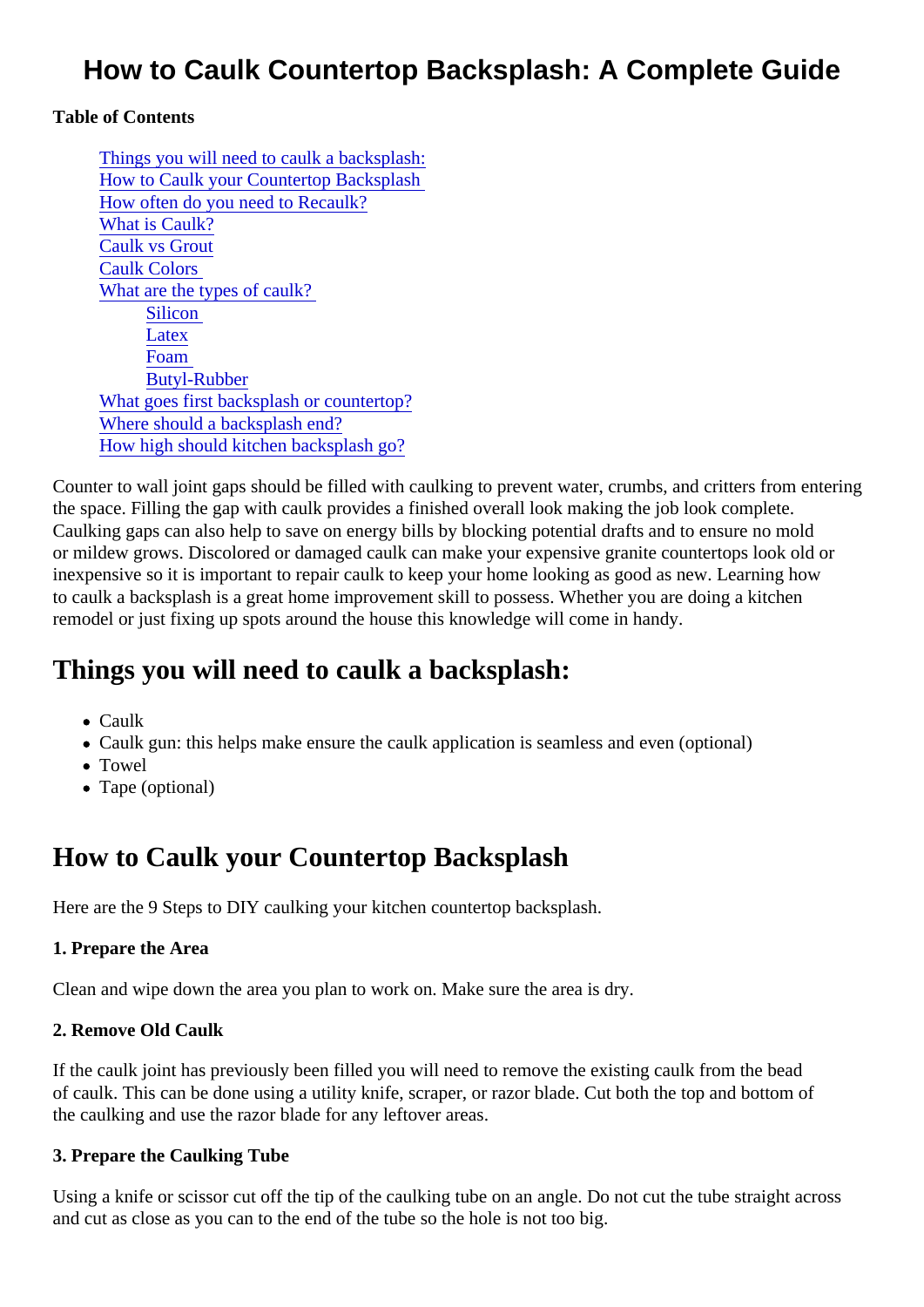#### <span id="page-1-0"></span>**4. Tape Surrounding Areas**

This is not a necessity but it will make cleanup simple and easy. You can use painters tape or masking tape. In addition to making the clean up easy taking the sides of the line where you would like to apply caulk ensures you will have an even and straight line.

### **5. Apply Caulk**

Place your caulk tube in the caulking gun (optional) Begin applying caulking at one end of the joint. The goal is to seal the gap with as little showing as possible.

#### **6. Steady Pressure & Pace**

 Make sure you are applying steady pressure. Begin by pressing the tube tip into the joint holding the caulking tool at an angle. Make sure to keep a steady pace to ensure the caulk is evenly distributed.

#### **7. Smooth the Caulk**

Wipe the caulking with your damp fingertip across the wall joint to smooth the edges and push the caulk further into the joint.

#### **8. Remove the Painters Tape**

After you are finished smoothing the access caulk remove the top piece of tape followed by the bottom.

#### **9. Finishing Touches**

Use a damp towel to wipe excess caulk and perfect the edges until you are happy with the result. There should be no ridges or bumps in the caulking. When there are ridges in caulking can look unprofessional and allows dirt and contaminants to get trapped in this ridge of caulk.

### **How often do you need to Recaulk?**

As a general rule, caulk should last approximately five years.

# **What is Caulk?**

Caulk is a waterproof sealant material that fills and fills joints between different materials in the home. It is used for both new construction and repairs. Caulks are typically made from a flexible polymer. Different types of caulk include latex, rubber, acrylic, and silicon. Caulk is fully waterproof, can expand with temperature changes, and will act as a cushion by absorbing vibrations.

### **Caulk vs Grout**

Caulk and grout are commonly confused for one another since they are both used to fill gaps between different surfaces. Grout is most commonly used between tiles for example in a kitchen backsplash and caulk is used to fill space like the wall joint between the countertop and backsplash. Grout comes as a dry powder and when mixed with water becomes adhesive. Caulk is a semi-liquid latex or silicone-based product. Grout can crack when hit with a heavy object or vibration while caulk is more flexible being made from substances like silicon and latex. The grouting process should be used to fill space between tiles called grout lines while caulk should be used to seal gaps.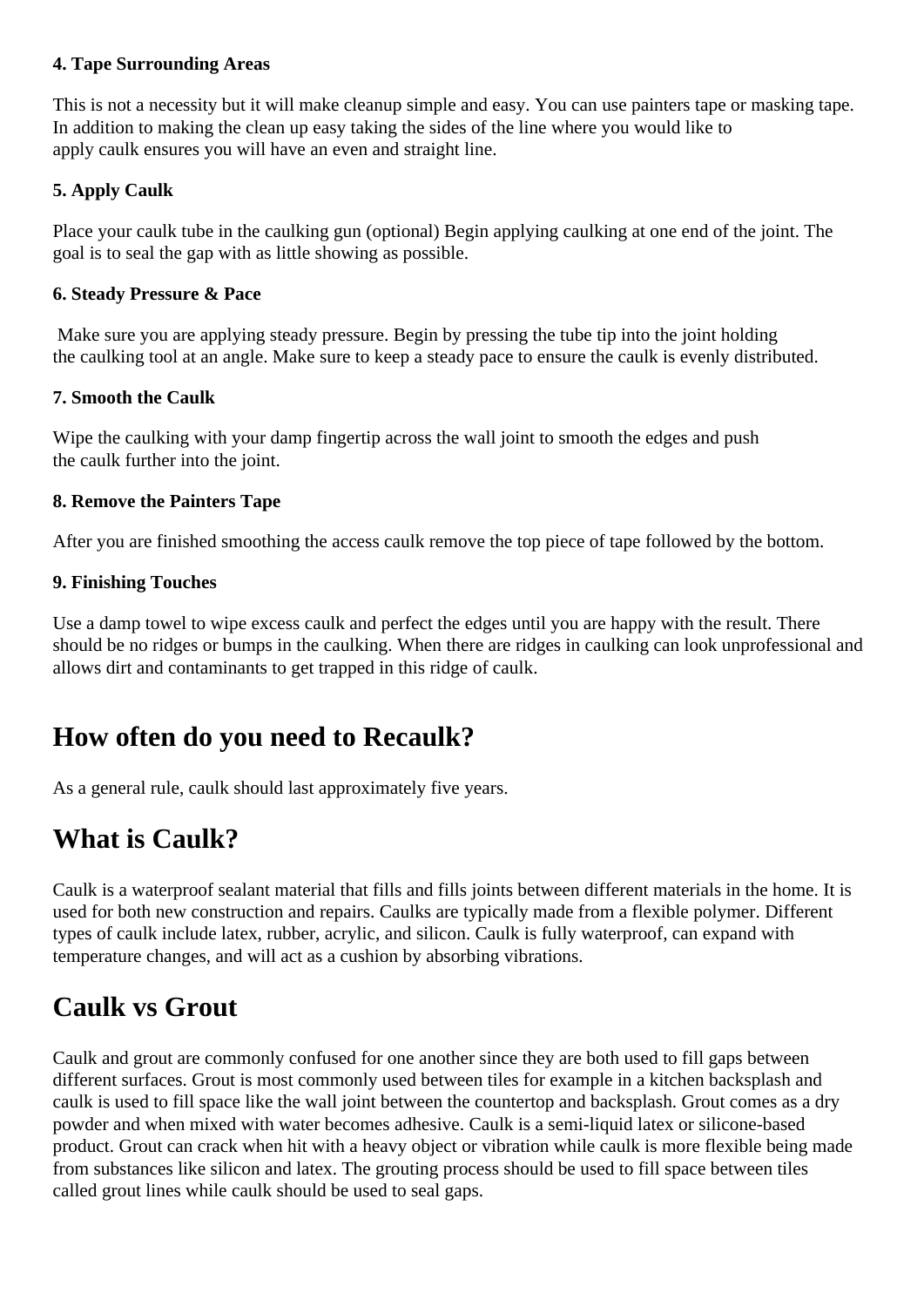# <span id="page-2-0"></span>**Caulk Colors**

Caulks and sealants come in a variety of colors, as well as neutral white and clear. There are two options when color matching; you can attempt to find a caulk color that matches the materials you are working with or use a paintable caulk and color-match later on. Select clear caulk or sealant if you do not want to worry about color matching. The rule of thumb is to choose a caulking color that matches the color of the granite best. If you match the caulk with a light color from the backsplash and you have dark granite it may stick out and make the caulking a focal point on the counter.

# **What are the types of caulk?**

It is important to note that caulk comes in many different forms so it is important you do the research to find out what type of caulk is best for your project. Some caulk sealers are silicone, latex, some come in foam form and lastly, there is butyl rubber caulk.

### **Silicon**

Silicone caulk is flexible and water repellant making it perfect for areas like windows, around the sink, and anywhere in the bathroom. Silicon sealant is most often used around sinks, tubs, toilets, and showers. Choose pure silicone sealant for a more durable caulk job that you don't intend to paint afterward. It's more waterproof and flexible, so it better resists rot, rarely cracks with thermal expansion

### **Latex**

Latex caulk is most commonly used on drywall and wood. Latex caulk fills in gaps between crown molding and baseboards. A latex-based sealant will break down if constantly exposed to water. Latex caulk is easier to apply and correct than sticky pure silicone. However, it is less moisture-resistant and more likely to crack with thermal expansion

#### **Foam**

Foam insulation expands to fill larger gaps and holes. This is most commonly used around electrical outlets and exterior pipes.

### **Butyl-Rubber**

Butyl-Rubber is best to use for outdoor projects such as gutters and siding. Butyl rubber calk can also be used as insulation and roof repairs.

### **What goes first backsplash or countertop?**

Installation of the kitchen counters should happen first, then put up the stone or tile backsplash.

### **Where should a backsplash end?**

Many homeowners typically stop their backsplash level with the bottom of their upper cabinets. However, some choose to take the tile all the way up the ceiling.